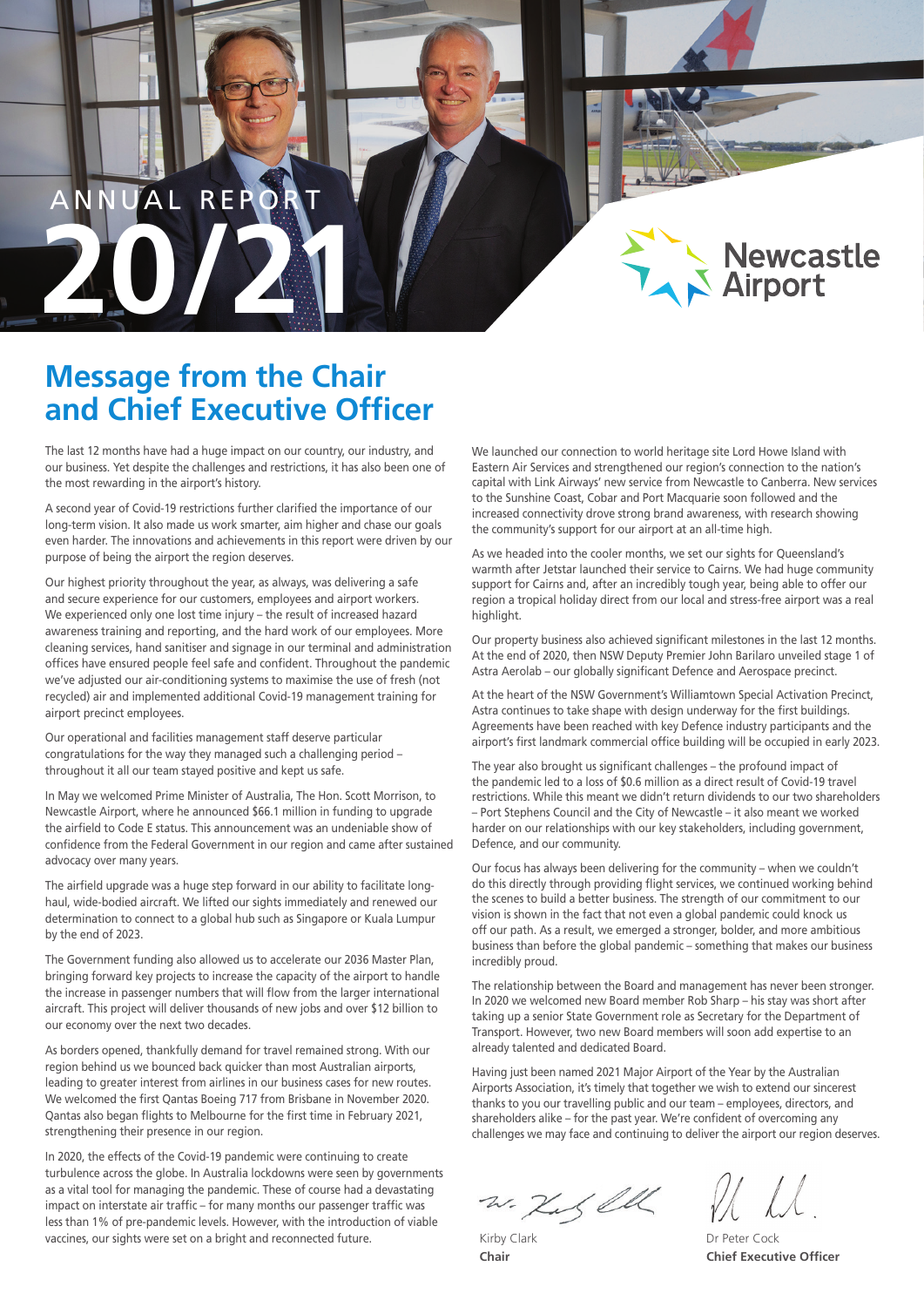# **Milestones**



**July 2020 Covid-19 border restrictions**  force flights on major routes to cease



**October 2020** Implementation of Covid-safe **car park touch-less system** 



**November 2020 Lord Howe Island** with Eastern Air Services NTL connects to world heritage site



**November 2020 Qantas Boeing 717 jet** NTL welcomes first on Brisbane route



**December 2020** The NSW Deputy Premier unveils stage 1 of **Astra Aerolab**



**February 2021** First FlyPelican flight to



**March 2021 Melbourne** First Qantas flight to



One of the quickest aviation recoveries in Australia **May 2021** Newcastle Airport returns to **80%+ of its pre-Covid-19 passenger numbers**



#### **June 2021 NTL awarded bronze**

to the NSW Government's Sustainability Advantage Recognition scheme **membership**

**2020**



**September 2020** New Staff Intranet project underway



### **November 2020 The QLD border opens**

to northern NSW and progressive reductions and restrictions in VIC begin



**November 2020 Newcastle to Canberra service** Link Airways launches its first



**December 2020** Resurfacing of Short Stay 2 and Long Stay 1 **car parks completed**



**January 2021 Sunshine Coast** First FlyPelican flight to



**March 2021 collaborative regional marketing campaign**  First FlyPelican flight to<br>**Port Macquarie** The commencement of a \$450,000 Airport-led<br>**Port Macquarie** to drive inbound domestic tourism



**April 2021 Western offices upgrade** and fit-out of Suite 2 & 3 completed



**May 2021** The Prime Minister of Australia, The Hon.

Scott Morrison, announces \$66.1 million in funding to upgrade the runway to

**Code E status** 



**2021**

**June 2021**

The first Jetstar flight from Newcastle to **Cairns**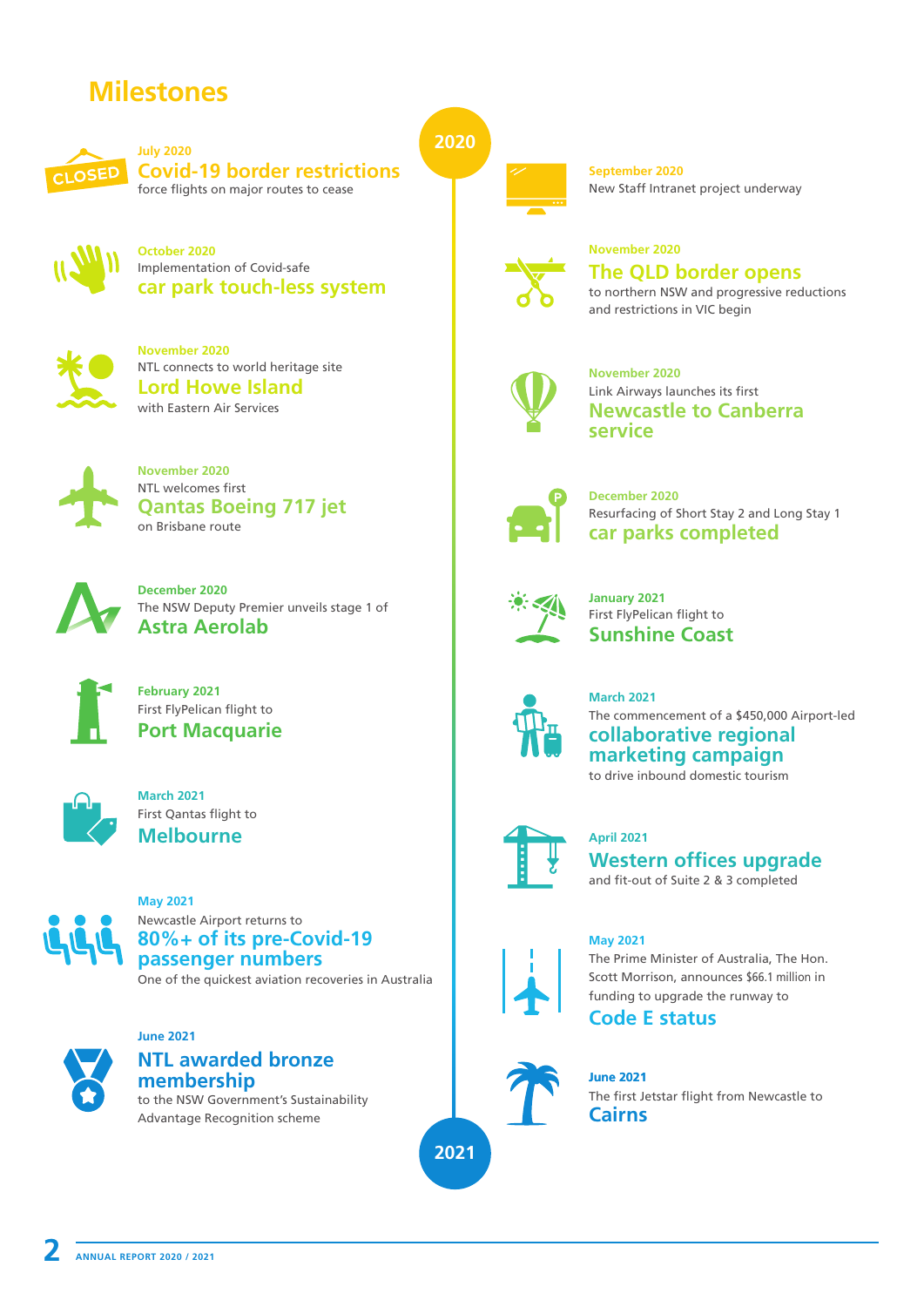# **Financial Performance**



**\$0.6 M \$19.7 M \$0 M \$30.9 M \$1.16 Bn 5,600 \$25,000**

total loss in FY2021 due to Covid-19.

in dividends provided to shareholders due to Covid-19.

dividends provided to shareholders since ownership of the Councils.

invested in capital expenditure in the last 5 years FY2017 - FY2021.

contributed by Newcastle Airport in economic activity to the NSW economy each year pre-Covid-19.

number of FTE's currently employed across the tourism and airport cluster.

to support community events and activities.